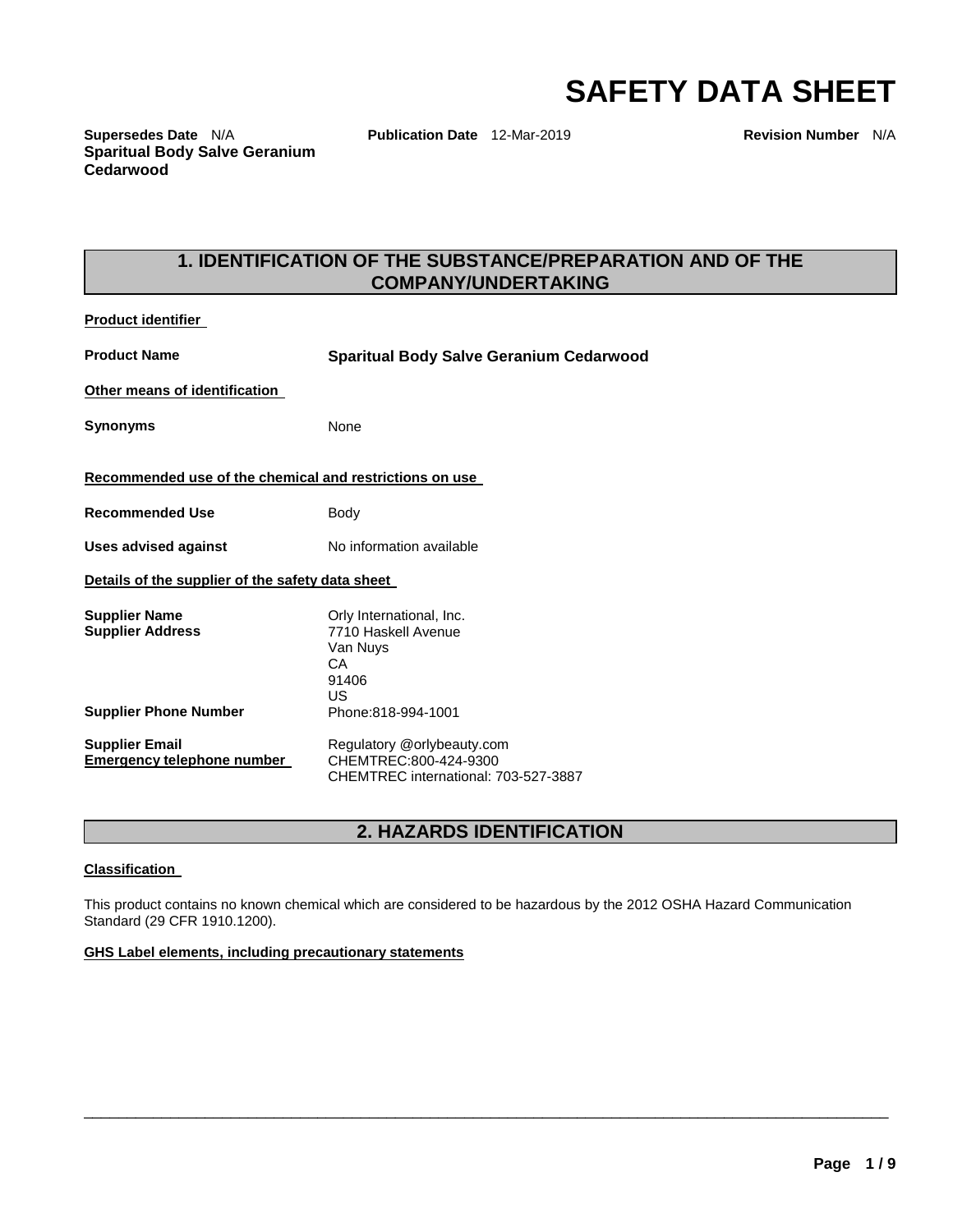| <b>Emergency Overview</b>       |  |     |                              |  |                 |
|---------------------------------|--|-----|------------------------------|--|-----------------|
| <b>Signal word</b>              |  | N/A |                              |  |                 |
| Not Classified                  |  |     |                              |  |                 |
|                                 |  |     |                              |  |                 |
| <b>Appearance</b> oily emulsion |  |     | <b>Physical State</b> Liquid |  | Odor Fragranced |

\_\_\_\_\_\_\_\_\_\_\_\_\_\_\_\_\_\_\_\_\_\_\_\_\_\_\_\_\_\_\_\_\_\_\_\_\_\_\_\_\_\_\_\_\_\_\_\_\_\_\_\_\_\_\_\_\_\_\_\_\_\_\_\_\_\_\_\_\_\_\_\_\_\_\_\_\_\_\_\_\_\_\_\_\_\_\_\_\_\_\_\_\_

\_\_\_\_\_\_\_\_\_\_\_\_\_\_\_\_\_\_\_\_\_\_\_\_\_\_\_\_\_\_\_\_\_\_\_\_\_\_\_\_\_\_\_\_\_\_\_\_\_\_\_\_\_\_\_\_\_\_\_\_\_\_\_\_\_\_\_\_\_\_\_\_\_\_\_\_\_\_\_\_\_\_\_\_\_\_\_\_\_\_\_\_\_

# **Precautionary Statements - Prevention**

None.

### **Precautionary Statements - Response** None.

#### **Skin**

If irritation occurs: Wash with plenty of soap and water. If skin irritation or rash persists: Get medical advice/attention. Wash contaminated clothing before reuse.

#### **Precautionary Statements - Storage** None.

**Precautionary Statements - Disposal** None.

# **Unknown Toxicity**

None known.

#### **Other information** None known.

**Interactions with Other Chemicals**

No information available.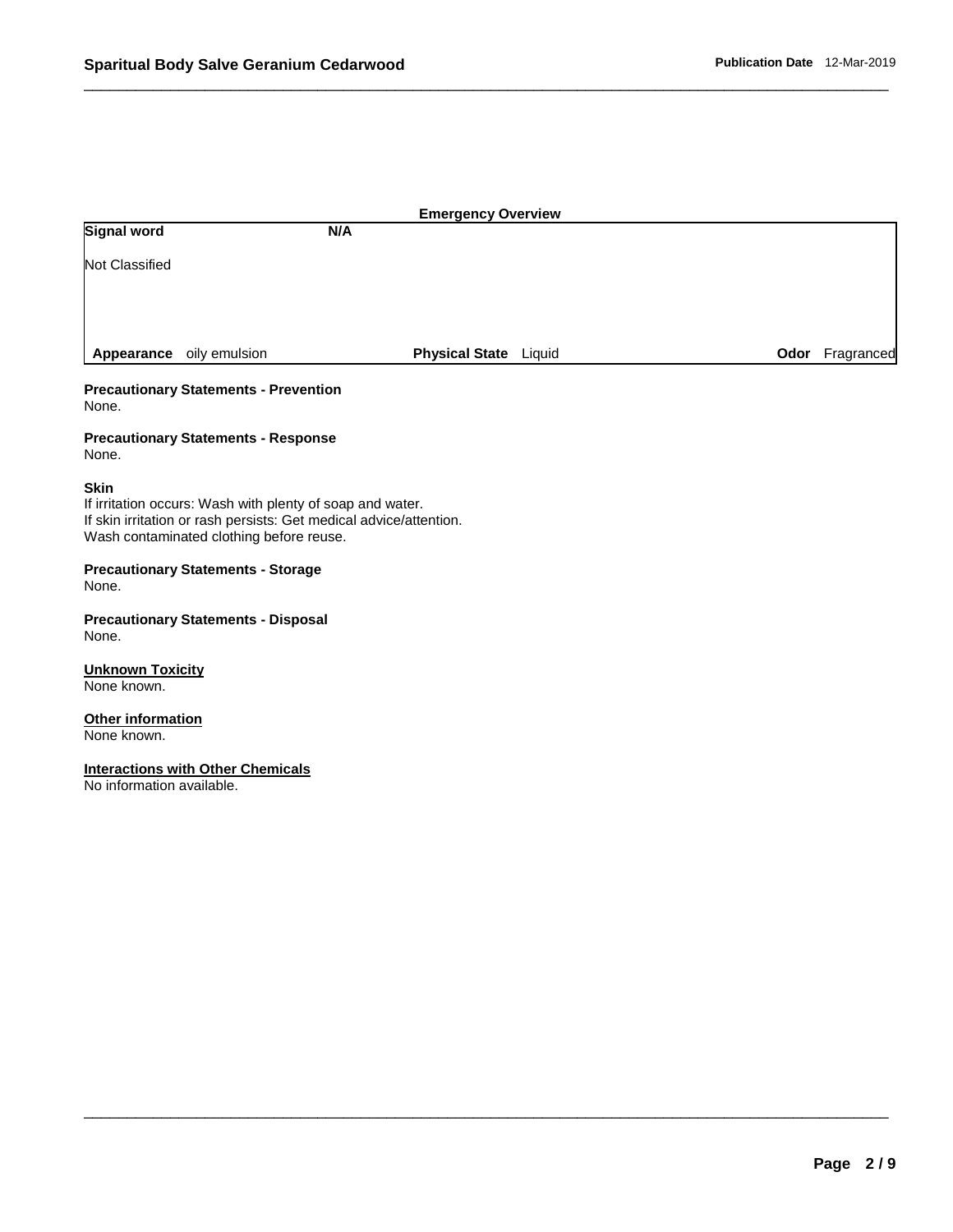# **3. COMPOSITION/INFORMATION ON INGREDIENTS**

\_\_\_\_\_\_\_\_\_\_\_\_\_\_\_\_\_\_\_\_\_\_\_\_\_\_\_\_\_\_\_\_\_\_\_\_\_\_\_\_\_\_\_\_\_\_\_\_\_\_\_\_\_\_\_\_\_\_\_\_\_\_\_\_\_\_\_\_\_\_\_\_\_\_\_\_\_\_\_\_\_\_\_\_\_\_\_\_\_\_\_\_\_

**Ingredients are listed according to 29CFR 1910.1200 Appendix D and the Canadian Hazardous Products Regulation.**

| <b>Chemica</b><br>Name                         | ີ AS No | Weight-% | <b>Secret</b><br>T |
|------------------------------------------------|---------|----------|--------------------|
| N/A                                            | N/A     | N/A      | N/A                |
| Ingradiante are non bezardous for this product |         |          |                    |

Ingredients are non-hazardous for this product. \*The exact percentage (concentration) of composition has been withheld as a trade secret

# **4. FIRST AID MEASURES**

**First aid measures**

| <b>General Advice</b>                                                      | Show this safety data sheet to the doctor in attendance.                                                                             |  |
|----------------------------------------------------------------------------|--------------------------------------------------------------------------------------------------------------------------------------|--|
| <b>Eye Contact</b>                                                         | Rinse thoroughly with plenty of water, also under the eyelids. If symptoms persist, call a<br>physician.                             |  |
| <b>Skin Contact</b>                                                        | None under normal use. In the case of skin irritation or allergic reactions see a physician.<br>May cause an allergic skin reaction. |  |
| <b>Inhalation</b>                                                          | None under normal use.                                                                                                               |  |
| Ingestion                                                                  | Do NOT induce vomiting. Drink plenty of water. If symptoms persist, call a physician.                                                |  |
| Most important symptoms and effects, both acute and delayed                |                                                                                                                                      |  |
| <b>Most Important Symptoms and</b><br><b>Effects</b>                       | None known.                                                                                                                          |  |
| Indication of any immediate medical attention and special treatment needed |                                                                                                                                      |  |

\_\_\_\_\_\_\_\_\_\_\_\_\_\_\_\_\_\_\_\_\_\_\_\_\_\_\_\_\_\_\_\_\_\_\_\_\_\_\_\_\_\_\_\_\_\_\_\_\_\_\_\_\_\_\_\_\_\_\_\_\_\_\_\_\_\_\_\_\_\_\_\_\_\_\_\_\_\_\_\_\_\_\_\_\_\_\_\_\_\_\_\_\_

**Notes to Physician**  Treat symptomatically.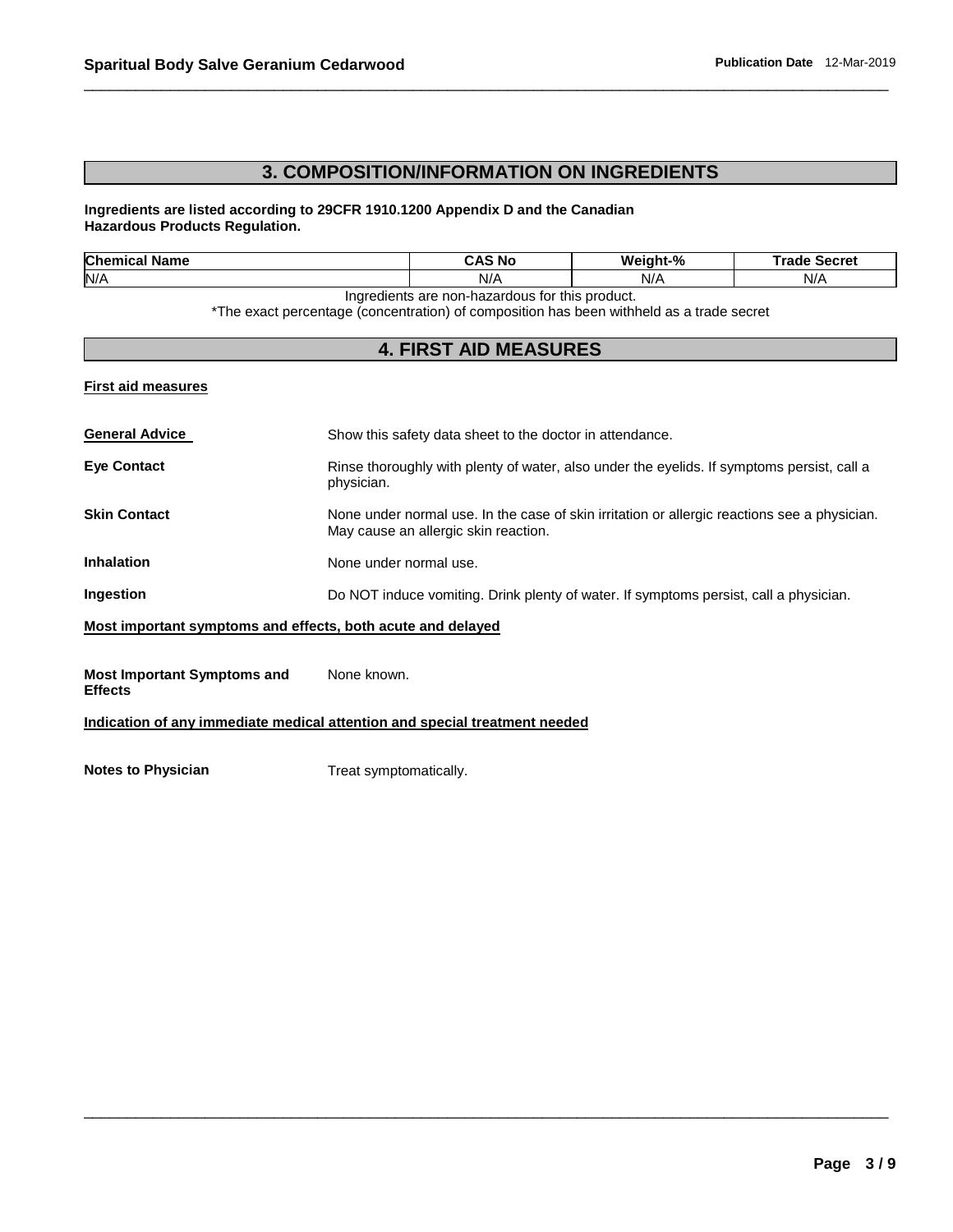# **5. FIRE-FIGHTING MEASURES**

\_\_\_\_\_\_\_\_\_\_\_\_\_\_\_\_\_\_\_\_\_\_\_\_\_\_\_\_\_\_\_\_\_\_\_\_\_\_\_\_\_\_\_\_\_\_\_\_\_\_\_\_\_\_\_\_\_\_\_\_\_\_\_\_\_\_\_\_\_\_\_\_\_\_\_\_\_\_\_\_\_\_\_\_\_\_\_\_\_\_\_\_\_

#### **Suitable Extinguishing Media**

Use extinguishing measures that are appropriate to local circumstances and the surrounding environment. Water, Carbon Dioxide, Dry Chemical, Foam.

#### **Unsuitable extinguishing media**

None known.

# **Specific Hazards Arising from the Chemical**

None known.

**Flashpoint** >220°C Closed Cup

#### **Explosion Data Sensitivity to Mechanical Impact No.**

**Sensitivity to Static Discharge Mo.** 

### **Protective equipment and precautions for firefighters**

As in any fire, wear self-contained breathing apparatus pressure-demand, MSHA/NIOSH (approved or equivalent) and full protective gear.

# **6. ACCIDENTAL RELEASE MEASURES**

### **Personal precautions, protective equipment and emergency procedures**

| <b>Personal Precautions</b>                          | Avoid contact with eyes.                                                                    |
|------------------------------------------------------|---------------------------------------------------------------------------------------------|
| <b>Environmental Precautions</b>                     |                                                                                             |
|                                                      |                                                                                             |
| <b>Environmental Precautions</b>                     | Refer to protective measures listed in Sections 7 and 8.                                    |
| Methods and material for containment and cleaning up |                                                                                             |
|                                                      |                                                                                             |
| <b>Methods for Containment</b>                       | Prevent further leakage or spillage into drains and waterways if it safe to do so.          |
| Methods for cleaning up                              | Soak up with inert absorbent material. Pick up and transfer to properly labeled containers. |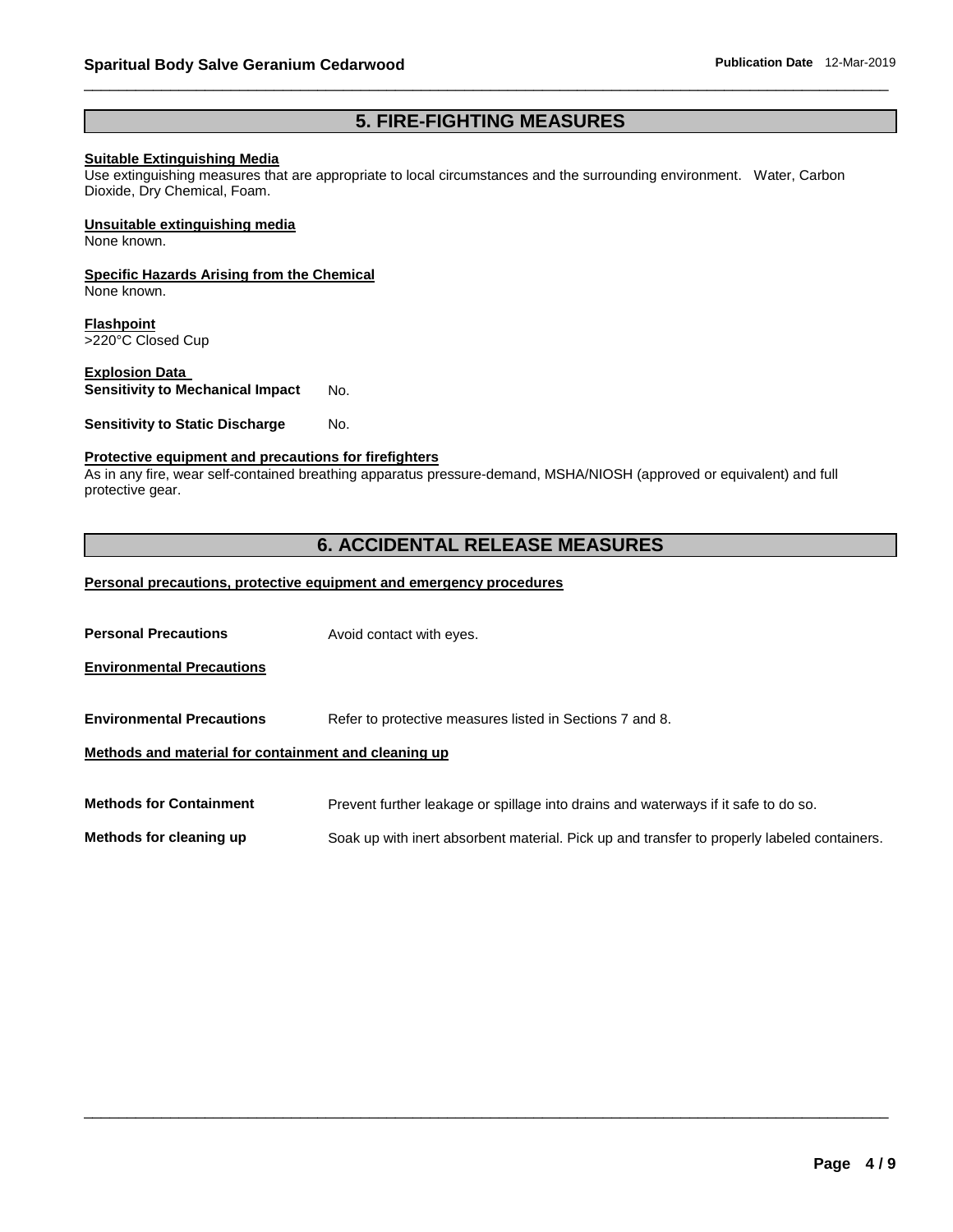# **7. HANDLING AND STORAGE**

\_\_\_\_\_\_\_\_\_\_\_\_\_\_\_\_\_\_\_\_\_\_\_\_\_\_\_\_\_\_\_\_\_\_\_\_\_\_\_\_\_\_\_\_\_\_\_\_\_\_\_\_\_\_\_\_\_\_\_\_\_\_\_\_\_\_\_\_\_\_\_\_\_\_\_\_\_\_\_\_\_\_\_\_\_\_\_\_\_\_\_\_\_

# **Precautions for safe handling**

| <b>Handling</b>                                                       | Handle in accordance with good industrial hygiene and safety practice. Avoid contact with<br>eyes.                                                             |
|-----------------------------------------------------------------------|----------------------------------------------------------------------------------------------------------------------------------------------------------------|
| Conditions for safe storage, including any incompatibilities          |                                                                                                                                                                |
| <b>Storage</b>                                                        | Keep container tightly closed.                                                                                                                                 |
| <b>Incompatible Products</b>                                          | None known based on information supplied.                                                                                                                      |
|                                                                       | 8. EXPOSURE CONTROLS/PERSONAL PROTECTION                                                                                                                       |
| <b>Control parameters</b>                                             |                                                                                                                                                                |
| <b>Exposure Guidelines</b>                                            | This product, as supplied, does not contain any hazardous materials with occupational<br>exposure limits established by the region specific regulatory bodies. |
| <b>Appropriate engineering controls</b>                               |                                                                                                                                                                |
| Individual protection measures, such as personal protective equipment |                                                                                                                                                                |
| <b>Eye/Face Protection</b>                                            | No special protective equipment required.                                                                                                                      |
| <b>Skin and Body Protection</b>                                       | No special protective equipment required.                                                                                                                      |
| <b>Respiratory Protection</b>                                         | No special protective equipment required.                                                                                                                      |
| <b>Hygiene Measures</b>                                               | Handle in accordance with good industrial hygiene and safety practice. Take off<br>contaminated clothing and wash before reuse.                                |

# **9. PHYSICAL AND CHEMICAL PROPERTIES**

# **Physical and Chemical Properties**

| <b>Physical State</b><br>Appearance<br><b>Color</b> | Liquid<br>oily emulsion<br>No information available | Odor<br><b>Odor Threshold</b> | Scented<br>No information available |
|-----------------------------------------------------|-----------------------------------------------------|-------------------------------|-------------------------------------|
| <b>Property</b>                                     | Values                                              | Remarks/ Method               |                                     |
| рH                                                  | No data available                                   | None known                    |                                     |
| <b>Melting / freezing point</b>                     | No data available                                   | None known                    |                                     |
| Boiling point / boiling range                       | No data available                                   | None known                    |                                     |
| <b>Flash Point</b>                                  | >220°C Closed Cup                                   | None known                    |                                     |
| <b>Evaporation Rate</b>                             | No data available                                   | None known                    |                                     |
| Flammability (solid, gas)                           | No data available                                   | None known                    |                                     |
| <b>Flammability Limit in Air</b>                    |                                                     |                               |                                     |
| Upper flammability limit                            | No data available                                   |                               |                                     |
| Lower flammability limit                            | No data available                                   |                               |                                     |
| Vapor pressure                                      | No data available                                   | None known                    |                                     |
| Vapor density                                       | No data available                                   | None known                    |                                     |
|                                                     |                                                     |                               |                                     |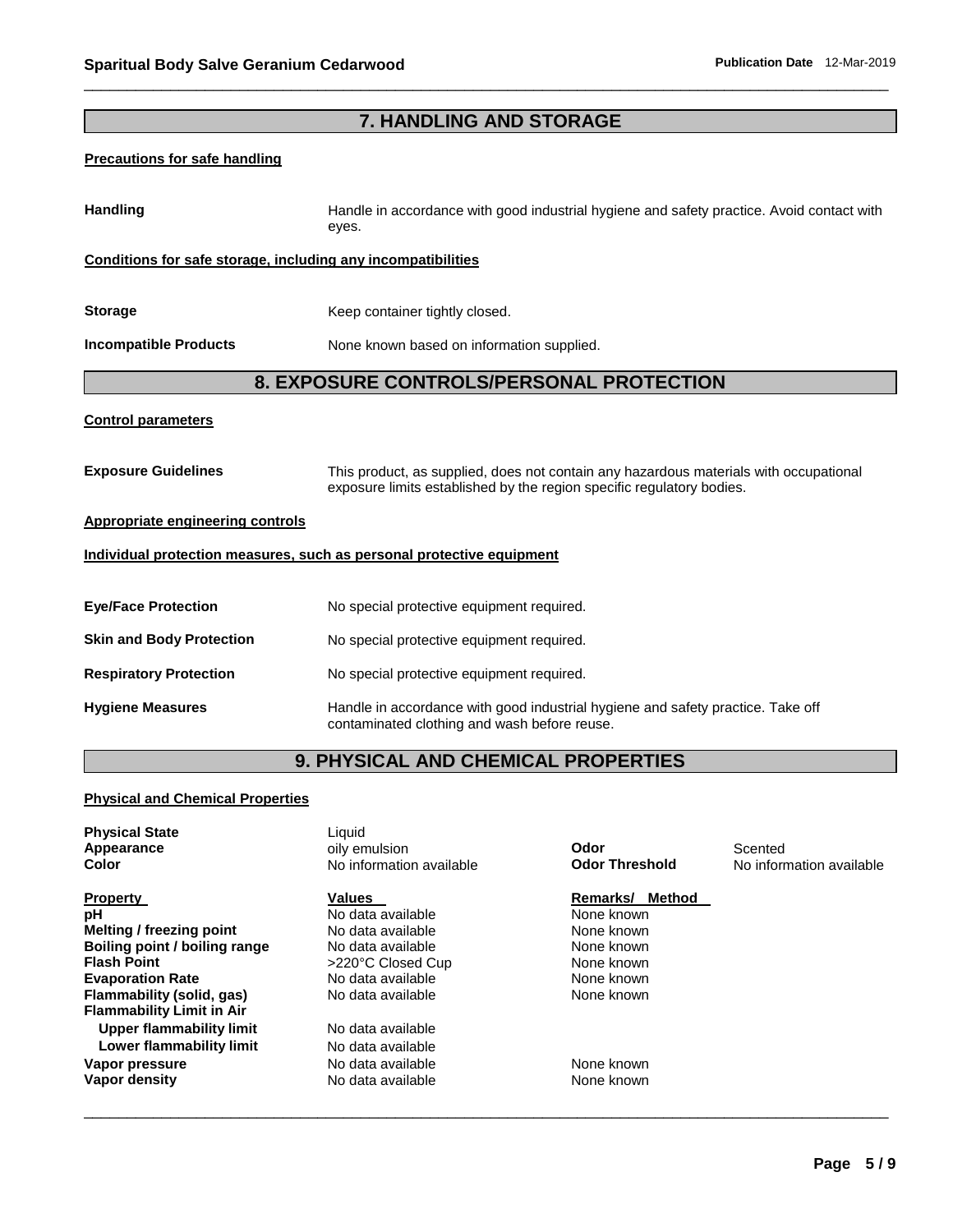| <b>Specific Gravity</b>                                 | No data available |
|---------------------------------------------------------|-------------------|
| <b>Water Solubility</b>                                 | insoluble         |
| Solubility in other solvents                            | No data available |
| Partition coefficient: n-octanol/waterNo data available |                   |
| <b>Autoignition temperature</b>                         | No data available |
| <b>Decomposition temperature</b>                        | No data available |
| <b>Kinematic viscosity</b>                              | No data available |
| <b>Dynamic viscosity</b>                                | No data available |
| <b>Explosive properties</b>                             | No data available |
| <b>Oxidizing Properties</b>                             | No data available |
|                                                         |                   |

#### **Other Information**

**Softening Point No data available**<br> **No data available**<br>
No data available **VOC Content (%)**<br>Particle Size **Particle Size Distribution** 

**Particle Size** No data available

**Pycnometer None known None known None known None known None known None known None known** 

# **10. STABILITY AND REACTIVITY**

\_\_\_\_\_\_\_\_\_\_\_\_\_\_\_\_\_\_\_\_\_\_\_\_\_\_\_\_\_\_\_\_\_\_\_\_\_\_\_\_\_\_\_\_\_\_\_\_\_\_\_\_\_\_\_\_\_\_\_\_\_\_\_\_\_\_\_\_\_\_\_\_\_\_\_\_\_\_\_\_\_\_\_\_\_\_\_\_\_\_\_\_\_

#### **Reactivity**

Product is non-reactive under normal conditions.

#### **Chemical stability**

Stable under recommended storage conditions.

#### **Possibility of Hazardous Reactions**

None under normal processing.

#### **Hazardous Polymerization**

Hazardous polymerization does not occur.

#### **Conditions to avoid**

None known based on information supplied.

#### **Incompatible materials**

None known.

### **Hazardous Decomposition Products**

None under normal use.

# **11. TOXICOLOGICAL INFORMATION**

### **Information on likely routes of exposure**

| <b>Component Information</b> |                                                                                           |
|------------------------------|-------------------------------------------------------------------------------------------|
| Ingestion                    | Specific test data for the substance or mixture is not available.                         |
| <b>Skin Contact</b>          | Specific test data for the substance or mixture is not available.                         |
| <b>Eye Contact</b>           | Specific test data for the substance or mixture is not available.                         |
| <b>Inhalation</b>            | Specific test data for the substance or mixture is not available.                         |
| <b>Product Information</b>   | Product does not present an acute toxicity hazard based on known or supplied information. |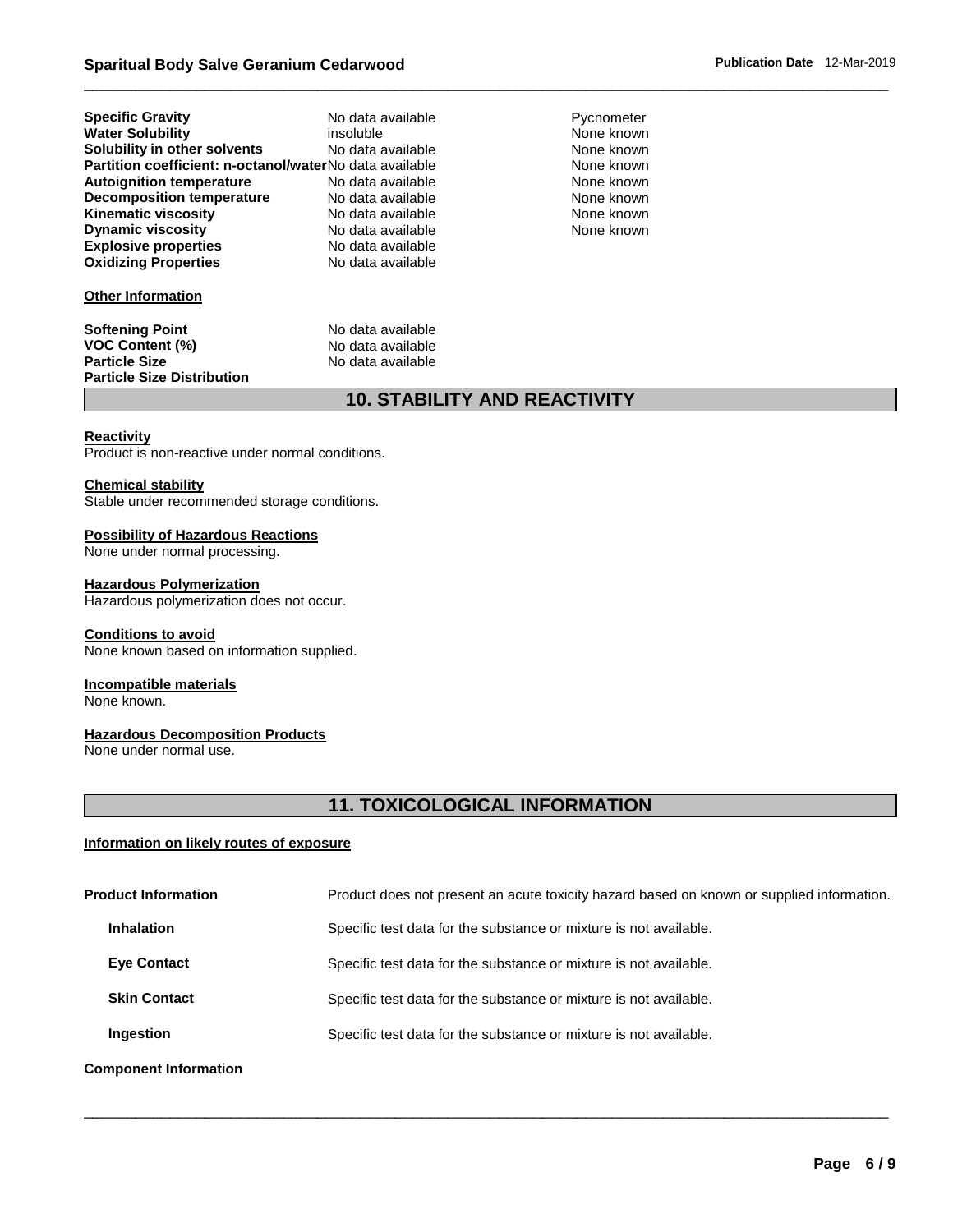#### **Information on toxicological effects**

| <b>Symptoms</b>                 | None known.                                                                                |  |  |  |
|---------------------------------|--------------------------------------------------------------------------------------------|--|--|--|
|                                 | Delayed and immediate effects as well as chronic effects from short and long-term exposure |  |  |  |
| <b>Sensitization</b>            | None known.                                                                                |  |  |  |
| <b>Mutagenic Effects</b>        | None known.                                                                                |  |  |  |
| Carcinogenicity                 | Contains no ingredient listed as a carcinogen.                                             |  |  |  |
| <b>Reproductive Toxicity</b>    | None known.                                                                                |  |  |  |
| <b>STOT - single exposure</b>   | None known.                                                                                |  |  |  |
| <b>STOT - repeated exposure</b> | No information available.                                                                  |  |  |  |
| <b>Chronic Toxicity</b>         | No known effect based on information supplied.                                             |  |  |  |
| <b>Target Organ Effects</b>     | No known effect based on information supplied.                                             |  |  |  |
| <b>Aspiration Hazard</b>        | No information available.                                                                  |  |  |  |

### **Numerical measures of toxicity Product Information**

**The following values are calculated based on chapter 3.1 of the GHS document** Not applicable

# **12. ECOLOGICAL INFORMATION**

\_\_\_\_\_\_\_\_\_\_\_\_\_\_\_\_\_\_\_\_\_\_\_\_\_\_\_\_\_\_\_\_\_\_\_\_\_\_\_\_\_\_\_\_\_\_\_\_\_\_\_\_\_\_\_\_\_\_\_\_\_\_\_\_\_\_\_\_\_\_\_\_\_\_\_\_\_\_\_\_\_\_\_\_\_\_\_\_\_\_\_\_\_

\_\_\_\_\_\_\_\_\_\_\_\_\_\_\_\_\_\_\_\_\_\_\_\_\_\_\_\_\_\_\_\_\_\_\_\_\_\_\_\_\_\_\_\_\_\_\_\_\_\_\_\_\_\_\_\_\_\_\_\_\_\_\_\_\_\_\_\_\_\_\_\_\_\_\_\_\_\_\_\_\_\_\_\_\_\_\_\_\_\_\_\_\_

### **Ecotoxicity**

Not Expected to be harmful to the environment. No information available.

### **Persistence and Degradability**

No information available.

**Bioaccumulation** No information available.

### **Other adverse effects**

No information available.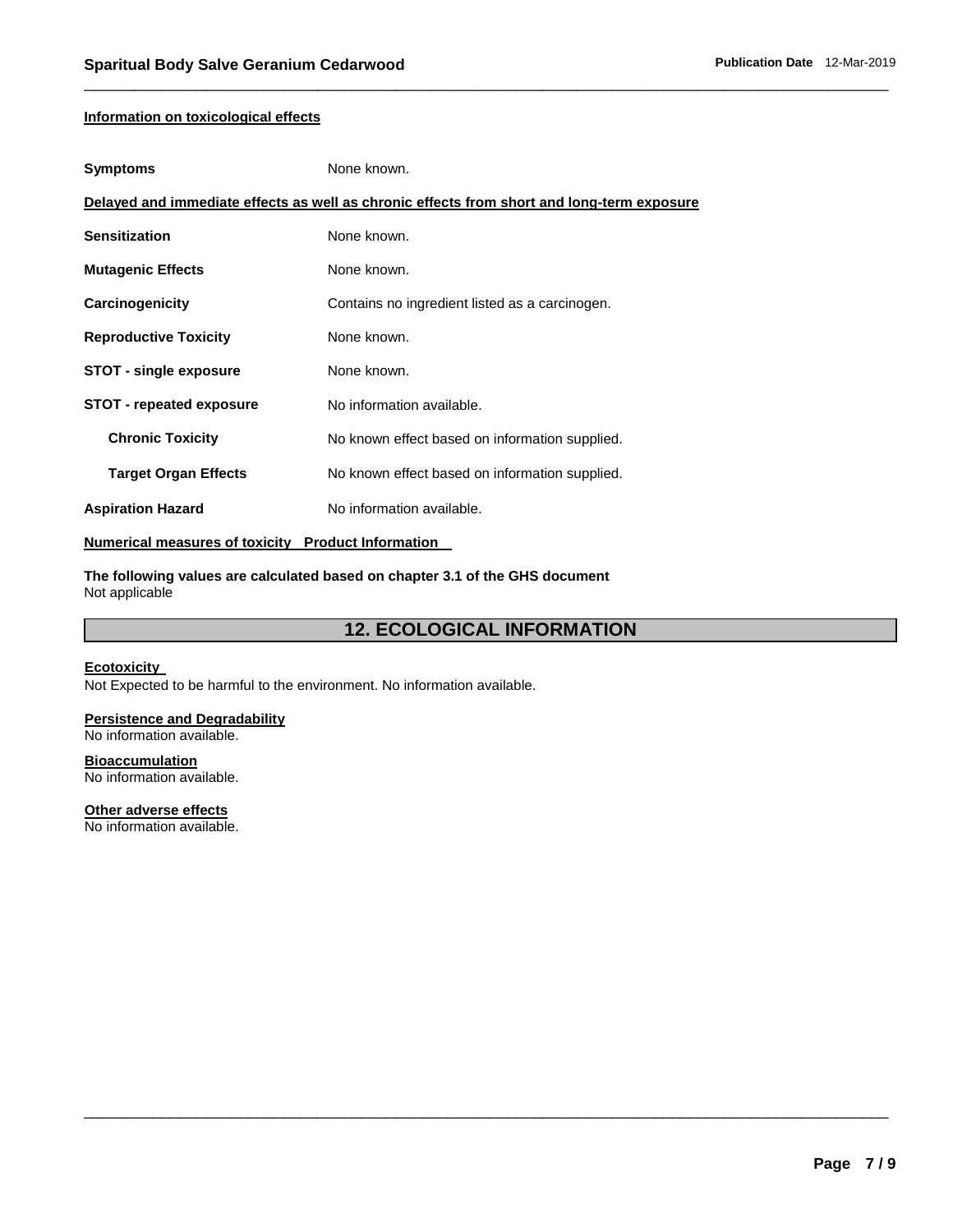# **13. DISPOSAL CONSIDERATIONS**

\_\_\_\_\_\_\_\_\_\_\_\_\_\_\_\_\_\_\_\_\_\_\_\_\_\_\_\_\_\_\_\_\_\_\_\_\_\_\_\_\_\_\_\_\_\_\_\_\_\_\_\_\_\_\_\_\_\_\_\_\_\_\_\_\_\_\_\_\_\_\_\_\_\_\_\_\_\_\_\_\_\_\_\_\_\_\_\_\_\_\_\_\_

#### **Waste treatment methods**

| <b>Disposal methods</b>       | This material, as supplied, is not a hazardous waste according to Federal regulations (40<br>CFR 261). This material could become a hazardous waste if it is mixed with or otherwise<br>comes in contact with a hazardous waste, if chemical additions are made to this material, or<br>if the material is processed or otherwise altered. Consult 40 CFR 261 to determine whether<br>the altered material is a hazardous waste. Consult the appropriate state, regional, or local<br>regulations for additional requirements. |
|-------------------------------|--------------------------------------------------------------------------------------------------------------------------------------------------------------------------------------------------------------------------------------------------------------------------------------------------------------------------------------------------------------------------------------------------------------------------------------------------------------------------------------------------------------------------------|
| <b>Contaminated Packaging</b> | Dispose of contents/containers in accordance with local regulations.                                                                                                                                                                                                                                                                                                                                                                                                                                                           |

# **14. TRANSPORT INFORMATION**

| DOT<br><b>Proper Shipping Name</b><br><b>Hazard Class</b>  | <b>NOT REGULATED</b><br>Non-regulated<br>N/A |
|------------------------------------------------------------|----------------------------------------------|
| <b>TDG</b>                                                 | Not regulated                                |
| MEX                                                        | Not regulated                                |
| ICAO                                                       | Not regulated                                |
| IATA<br><b>Proper Shipping Name</b><br><b>Hazard Class</b> | Not regulated<br>Non-regulated<br>N/A        |
| <b>IMDG/IMO</b><br><b>Hazard Class</b>                     | Not regulated<br>N/A                         |
| <b>RID</b>                                                 | Not regulated                                |
| ADR                                                        | Not regulated                                |
| ADN                                                        | Not regulated                                |
|                                                            |                                              |

# **15. REGULATORY INFORMATION**

#### **International Inventories**

TSCA Complies

DSL DSL **DISPUTE 2018** All components are listed either on the DSL or NDSL.

**TSCA** - United States Toxic Substances Control Act Section 8(b) Inventory **DSL/NDSL** - Canadian Domestic Substances List/Non-Domestic Substances List

### **US Federal Regulations**

### **SARA 313**

Section 313 of Title III of the Superfund Amendments and Reauthorization Act of 1986 (SARA). This product does not contain any chemicals which are subject to the reporting requirements of the Act and Title 40 of the Code of Federal Regulations, Part 372.